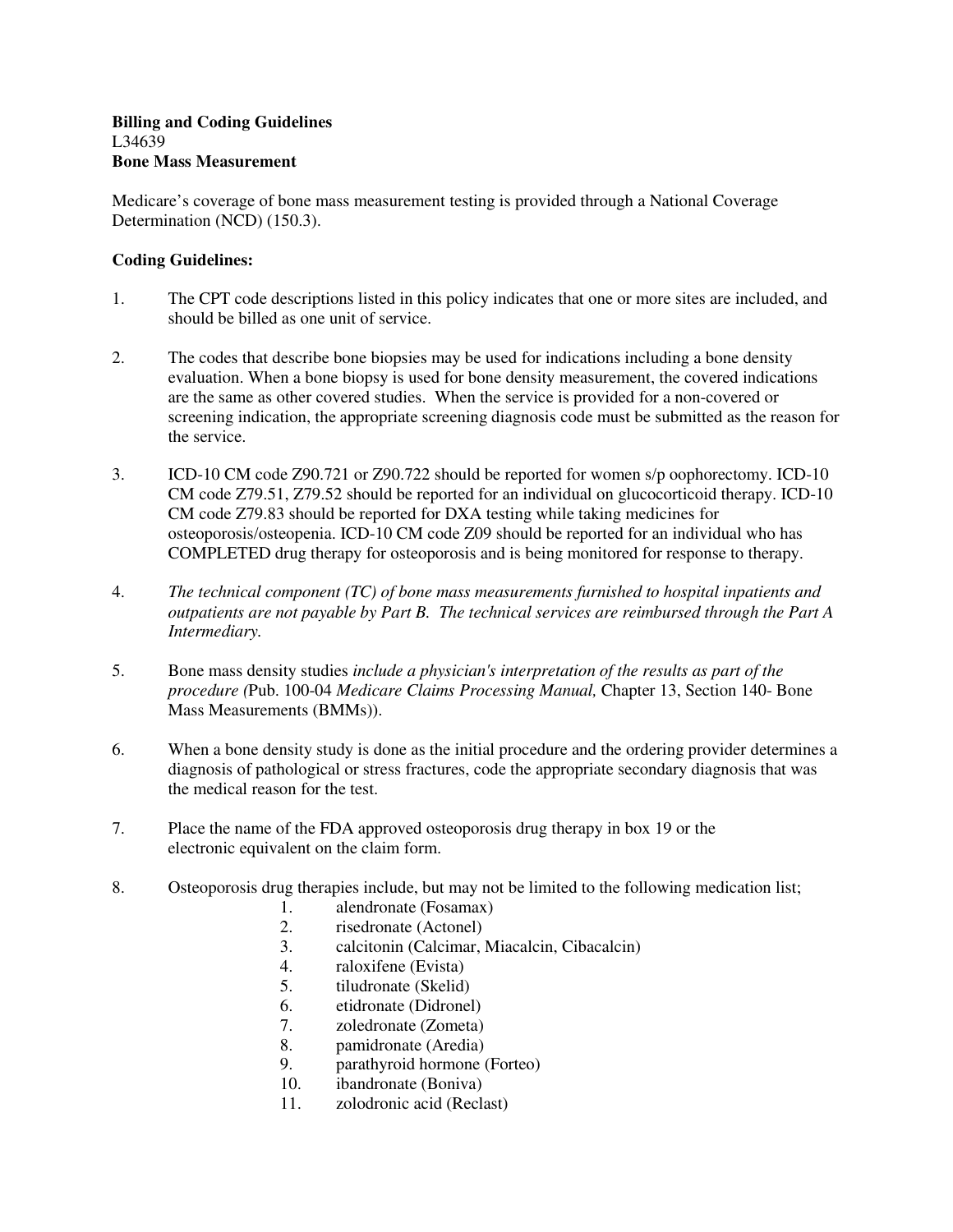- 12. denosumab (Prolia)
- 9. Calcium and Vitamin D supplements are also recommended but are not defined as FDA-approved osteoporosis drug therapy, and therefore, do not meet the criteria of number seven (7) or eight (8) discussed above. Hormone replacement therapy (estrogen) is FDA approved for osteoporosis prevention but is no longer FDA approved for osteoporosis treatment and does not meet the criteria of number seven (7) or eight (8) discussed above.
- 10. Documentation supporting medical necessity must be indicated in the narrative field and available upon request.

## **Reasons for Denial**

- 1. Services submitted without a diagnosis code to support medical necessity will be denied as not medical necessity.
- 2. Services performed in other than approved setting or using other than FDA approved equipment will be denied as non-covered.
- 3. Services in the absence of associated signs, symptoms, illness or injury will be denied as noncovered.
- 4. Physicians' services submitted without a diagnosis code or not coded to the highest level of accuracy and digit level completeness will be denied as unprocessable.
- 5. Redundant, duplicate and excessive testing will be denied as not medically necessary.
- 6. Services submitted without medical records where specified will be denied as not medically necessary.
- 7. *Dual-photon absorptiometry (DPA) 78351 DPA is a non-invasive radiological technique that measures absorption of a dichromatic beam by bone material. It is usually used to measure bone density in the spine and hip but can also be used to quantify total body bone mass. This procedure is not covered under Medicare (Coverage Issues 50-44).*
- 8. *Bone biopsy is covered under Medicare when used for qualitative evaluation of bone not more than four times per patient, unless there is special justification given. When used more than four times on a patient, bone biopsy leaves a deficit in the pelvis and may produce some patient discomfort.*
- 9. *Effective for dates of service after January 1, 2007;* (CPT code 78350 single photon absorptiometry). *Medicare will not pay BMM claims for single photon absorptiometry. Deny CPT code 78350 as it is not considered reasonable and necessary under section 1862 (a)(1)(A() of the Act.* CMS Pub 100-02 *Medicare Benefit Policy Manual,* Chapter 15 – Covered Medical and Other Health Services, Section 80.5.7 – Noncovered BMMs.
- 10. *Dual-energy x-ray absorptiometry (axial) tests are covered when used to monitor FDA-approved osteoporosis drug therapy subject to the 2-year frequency standards* described in CMS Pub 100-